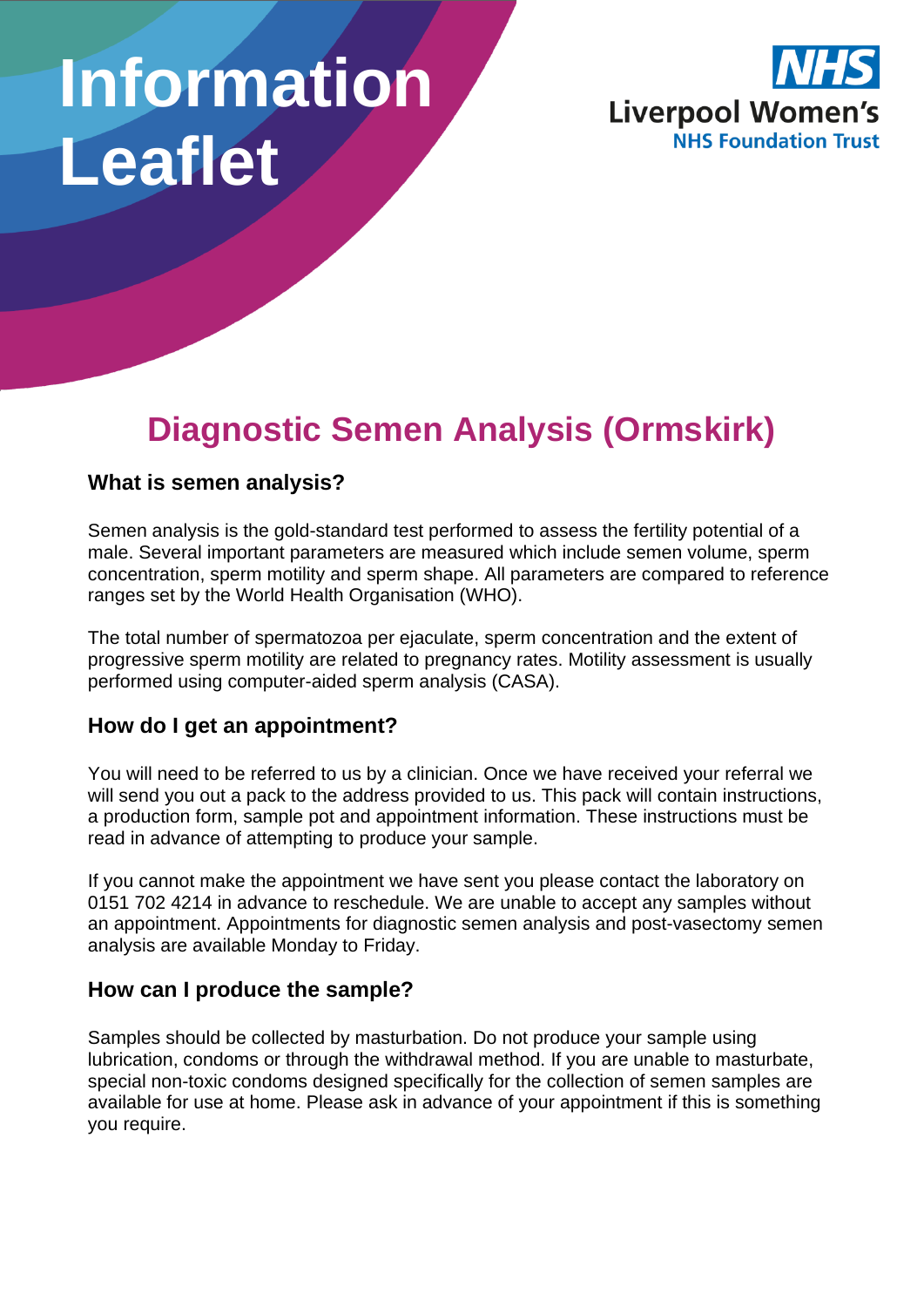## **How do I collect the sample?**

- In order to obtain an optimum sample you are required to abstain from any sexual activity (masturbation or intercourse) for a minimum of 2-3 days, but no more than 7 days, before your appointment date.
- Produce your sample by masturbation into the non-toxic sterile pot provided in your pack. Your pot must be labelled with your name, DOB and hospital identification number.
- Please do not attempt to produce your sample into any other type of specimen pot.
- Please ensure you attempt to collect all of the semen produced.
- Once the sample has been collected please ensure the lid is screwed on tightly and place the pot inside the sealable bag provided.
- Ensure you bring the fully completed request form with you to the hospital. We cannot accept your sample until this has been completed correctly.

#### **Where can I produce the sample?**

You may produce your sample at home if you can deliver it to the laboratory at your allotted appointment time and **within one hour of collection**. Whilst travelling from home it is important you keep the sample close to the body as sperm are sensitive to extremes of temperature. If preferable, your partner may deliver your sample and completed production form.

If you cannot deliver your sample to the laboratory within one hour of ejaculation or would rather produce your sample on site we have private, sound-proof production rooms available for use.

#### **Where do I need to go?**

The Seminology laboratory is located within the Gynaecology and Maternity department at Ormskirk District General Hospital (L39 2AZ). From the main entrance of the hospital please continue two thirds of the way up through the main corridor and turn right.

#### **How do I get my results?**

Your results will be sent back to your referring clinician approximately 14 days after your semen analysis. Unfortunately, these results cannot be given to you by our laboratory staff.

#### **Repeat tests**

If you cannot produce your sample or have an incomplete collection you will be asked to repeat the test after a further 2-3 days abstinence. If one or more of your sperm parameters are reported below the WHO reference range your clinician may request you repeat the test. This is to ensure your results are representative of a typical ejaculate.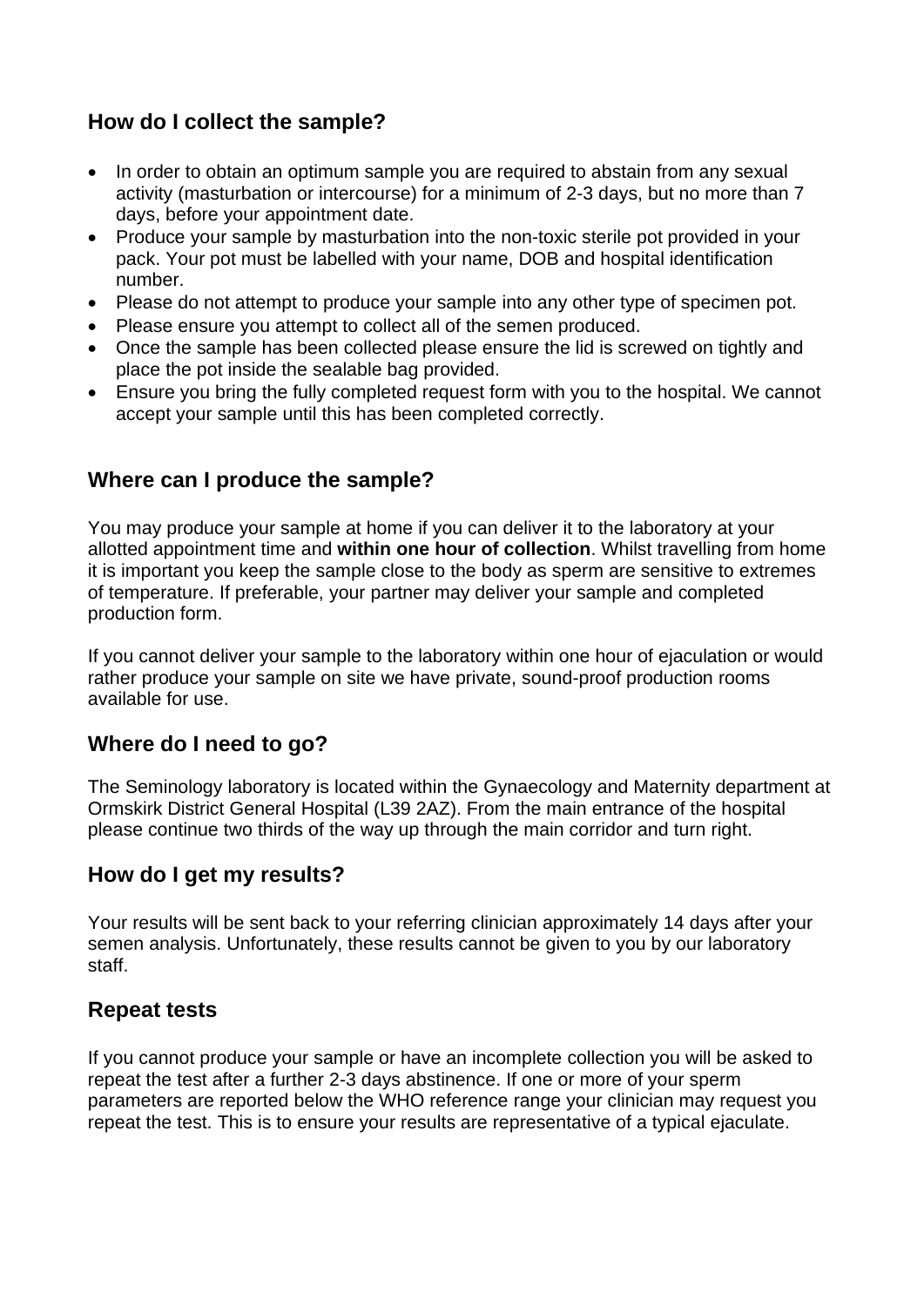## **What if I have a poor result?**

Discovering you have abnormal sperm may come as a shock and leave you feeling anxious. We have counsellors and patient support groups available at our Liverpool and Knutsford centres if you would like to discuss your feelings relating to this diagnosis. [\(https://www.thehewittfertilitycentre.org.uk/support-and-advice/\)](https://www.thehewittfertilitycentre.org.uk/support-and-advice/)

You should always bear in mind that advances in fertility treatment mean that you may still be able to conceive. You can discuss your options and next steps with your clinician.

#### **Research and waste**

The portion of your sample that is left over after diagnostic semen analysis is disposed of by incineration. It will not be stored for treatment purposes. In some cases, it may be used by us for training or research.

#### **Queries**

Please feel free to contact the laboratory on 0151 702 4214 if you require any further information about this test.

#### **Privacy**

Please note that the facilities at the Ormskirk site limit privacy so please be aware of this when dropping your sample off. If you do need to speak to the member of staff privately please let them know or telephone a colleague on the telephone number provided with this leaflet who will be more than able to help with any issues you have.

#### **Quality**

The Lewis-Jones Andrology department at the Hewitt Fertility Centre has provided a dedicated Andrology service for over 10 years. We were the first Andrology laboratory to be accredited for quality and competence by the UK Accreditation Scheme (UKAS). Our laboratory is also enrolled in the UK National External Quality Assurance Scheme (UK NEQAS) which helps to ensure clinical laboratory test results are accurate, reliable and comparable wherever they are produced.

#### **Feedback**

We appreciate and encourage feedback. If you need advice or are concerned about any aspect of care or treatment please speak to a member of staff

Seminology Laboratory, Department of Gynaecology & Maternity Ormskirk District General Hospital 0151 702 4214 [https://www.thehewittfertilitycentre.org.uk](https://www.thehewittfertilitycentre.org.uk/)